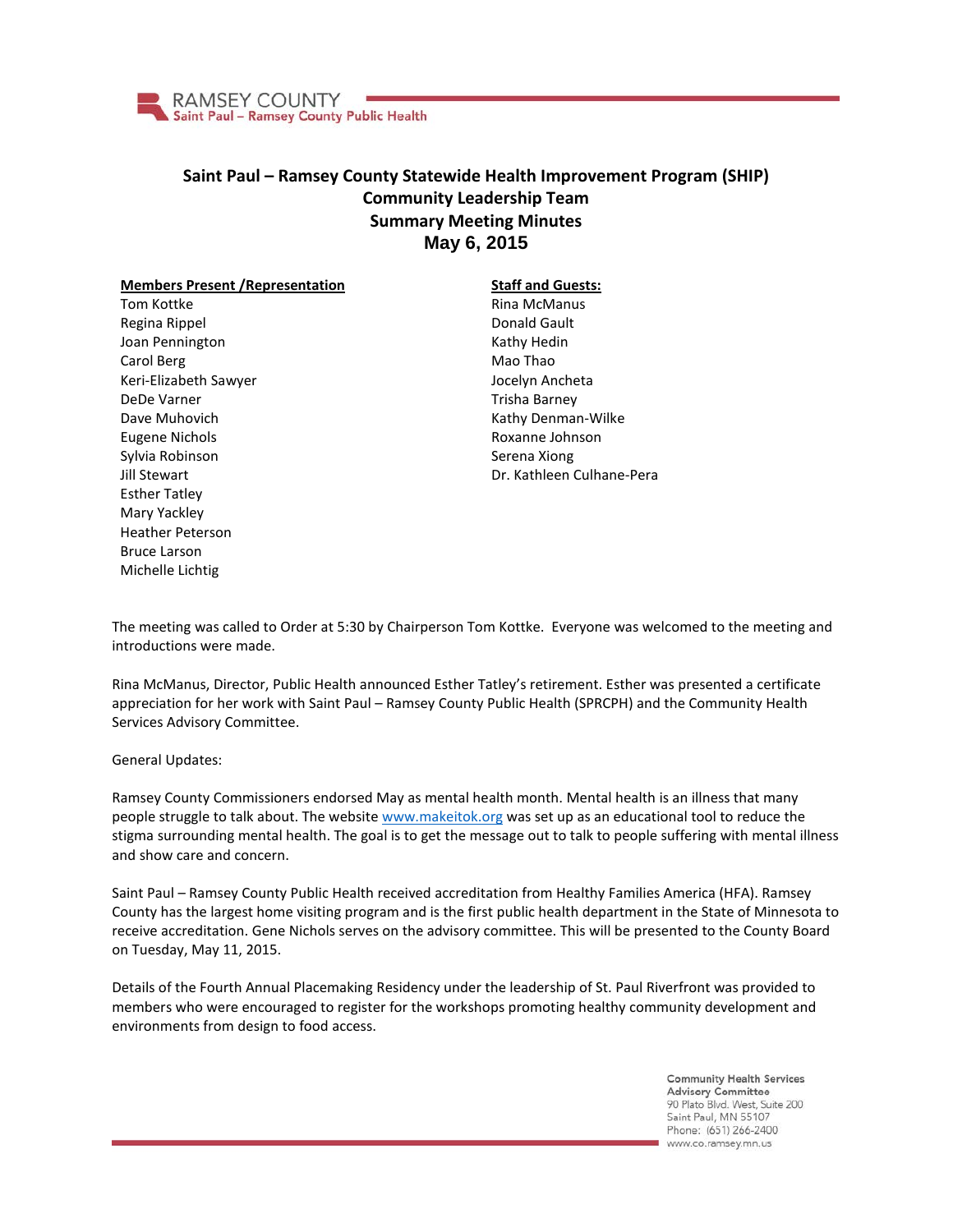**RAMSEY COUNTY** Saint Paul - Ramsey County Public Health

Gene Nichols provided an update from the Hennepin County meeting to the African American communities about the marketing of menthol cigarettes and the impact on people's health. Saint Paul - Ramsey County Public Health will join community efforts to raise awareness.

| Agenda Item:                                                                                                                                                                                                                                                                                            |                                                                                                                                                                                                                                                                                                                                                                                                                                                                                                                                                                                                                                                                                                                                                                                                                                                                                                                                                                                                                      |
|---------------------------------------------------------------------------------------------------------------------------------------------------------------------------------------------------------------------------------------------------------------------------------------------------------|----------------------------------------------------------------------------------------------------------------------------------------------------------------------------------------------------------------------------------------------------------------------------------------------------------------------------------------------------------------------------------------------------------------------------------------------------------------------------------------------------------------------------------------------------------------------------------------------------------------------------------------------------------------------------------------------------------------------------------------------------------------------------------------------------------------------------------------------------------------------------------------------------------------------------------------------------------------------------------------------------------------------|
| Department of Indian Work<br>Update presented by Kathy<br>Denman-Wilke, Director,<br>Department of Indian Work                                                                                                                                                                                          | Kathy explained how SHIP has empowered this program to be more effective. A<br>PowerPoint presentation followed describing the history of the organization,<br>program areas, and community partnership with SHIP work.<br>Note: to reflect a much more inclusive representation of all religions the St.<br>Paul Council of Churches has adopted the new name Interfaith Action of<br>Greater Saint Paul - Department of Indian Work.                                                                                                                                                                                                                                                                                                                                                                                                                                                                                                                                                                               |
| Hmong Institute for Clinical<br>Systems Improvement (ICSI)<br><b>Healthy Lifestyles</b><br><b>Guidelines Project Update</b><br>presented by Dr. Kathleen<br>Culhane-Pera, Contractor;<br>Mao Thao, SPRCPH Hmong<br>Health<br>Coordinator, and Trisha<br>Barney, SPRCPH SHIP<br><b>Grant Coordinator</b> | The team discussed the challenges Hmong families have with accessing health<br>care and the challenges the providers have in meeting the needs of the patient.<br>The SHIP grant work focuses on Hmong cultural initiatives and<br>recommendations around healthy lifestyles and preventative care within the<br>clinics. The team is working to adapt the Institute for Clinical Systems<br>Improvement (ICSI) healthy lifestyle guidelines and have invited others to work<br>with them to create literature and resources to support the Hmong community.                                                                                                                                                                                                                                                                                                                                                                                                                                                         |
| SHIP 4 Overview and<br>Highlights, Discussion of<br>Planning Process and<br>Timelines presented by<br>Trisha Barney, SHIP<br>Coordinator                                                                                                                                                                | Members were provided with the SHIP report. Trisha provided a brief overview<br>of what we know from MDH. The SHIP role will depend on what funding is<br>received. A new funding round will begin November 1, 2015. Funding is not<br>guaranteed.<br>The Chair asked for Committee members to advocate for the continuation of<br>SHIP by contacting their legislators and other elected officials regarding the<br>imperativeness of SHIP funding. The committee unanimously supported this<br>request and will customize the draft letter that will be sent via email after the<br>meeting. Members were asked to share their experiences with the SHIP<br>Leadership Team and what it means to advance health equity.<br>The next SHIP/CLT meeting is scheduled for September; however, the<br>application for funding is due in August. The SHIP/CLT asked that the committee<br>be flexible and be ready to meet earlier if necessary.<br>Note: SHIP funding was approved by the legislature and the Governor. |
| <b>Community Health</b><br><b>Improvement Action Team</b>                                                                                                                                                                                                                                               | The Community Health Services Advisory Committee were asked to look at the<br>2014-2018 Community Health Improvement Plan, Goal 2, Nutrition, Weight and                                                                                                                                                                                                                                                                                                                                                                                                                                                                                                                                                                                                                                                                                                                                                                                                                                                             |

**Community Health Services Advisory Committee** 90 Plato Blvd. West, Suite 200 Saint Paul, MN 55107 Phone: (651) 266-2400 www.co.ramsey.mn.us